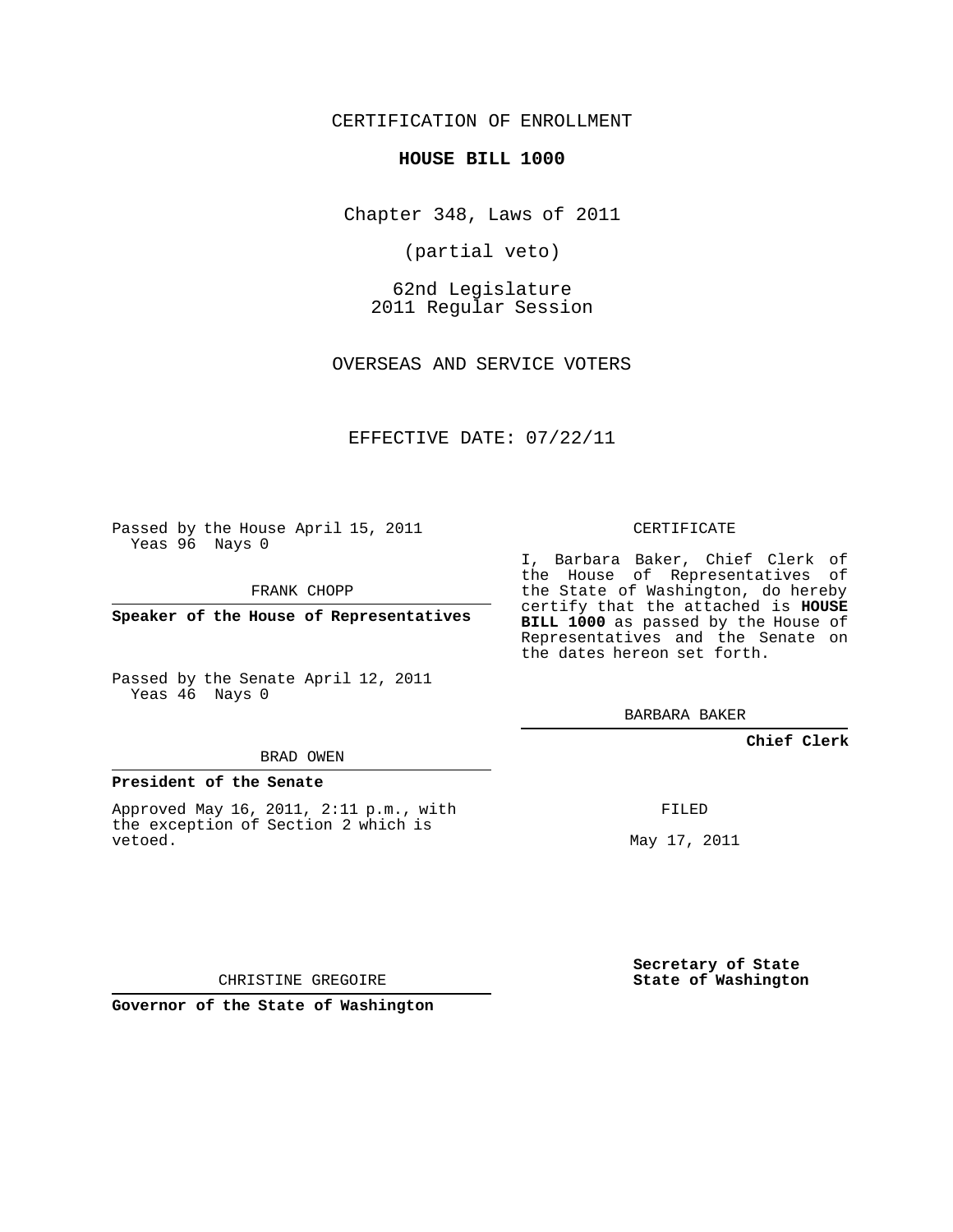# **HOUSE BILL 1000** \_\_\_\_\_\_\_\_\_\_\_\_\_\_\_\_\_\_\_\_\_\_\_\_\_\_\_\_\_\_\_\_\_\_\_\_\_\_\_\_\_\_\_\_\_

\_\_\_\_\_\_\_\_\_\_\_\_\_\_\_\_\_\_\_\_\_\_\_\_\_\_\_\_\_\_\_\_\_\_\_\_\_\_\_\_\_\_\_\_\_

### AS AMENDED BY THE SENATE

Passed Legislature - 2011 Regular Session

## **State of Washington 62nd Legislature 2011 Regular Session**

**By** Representatives Hurst, Stanford, Blake, Finn, Ladenburg, Goodman, Appleton, Pearson, and Moeller

Prefiled 12/06/10. Read first time 01/10/11. Referred to Committee on State Government & Tribal Affairs.

 1 AN ACT Relating to overseas and service voters; and amending RCW 2 29A.04.255, 29A.40.070, 29A.40.091, and 29A.40.110.

3 BE IT ENACTED BY THE LEGISLATURE OF THE STATE OF WASHINGTON:

 4 **Sec. 1.** RCW 29A.04.255 and 2004 c 266 s 5 are each amended to read 5 as follows:

 6 The secretary of state or a county auditor shall accept and file in 7 his or her office electronic ((facsimile)) transmissions of the 8 following documents:

9 (1) Declarations of candidacy;

10 (2) County canvass reports;

11 (3) Voters' pamphlet statements;

12 (4) Arguments for and against ballot measures that will appear in 13 a voters' pamphlet;

14 (5) Requests for recounts;

15 (6) Certification of candidates and measures by the secretary of 16 state;

17 (7) Direction by the secretary of state for the conduct of a 18 ((mandatory)) recount;

19 (8) Requests for ((absentee)) ballots;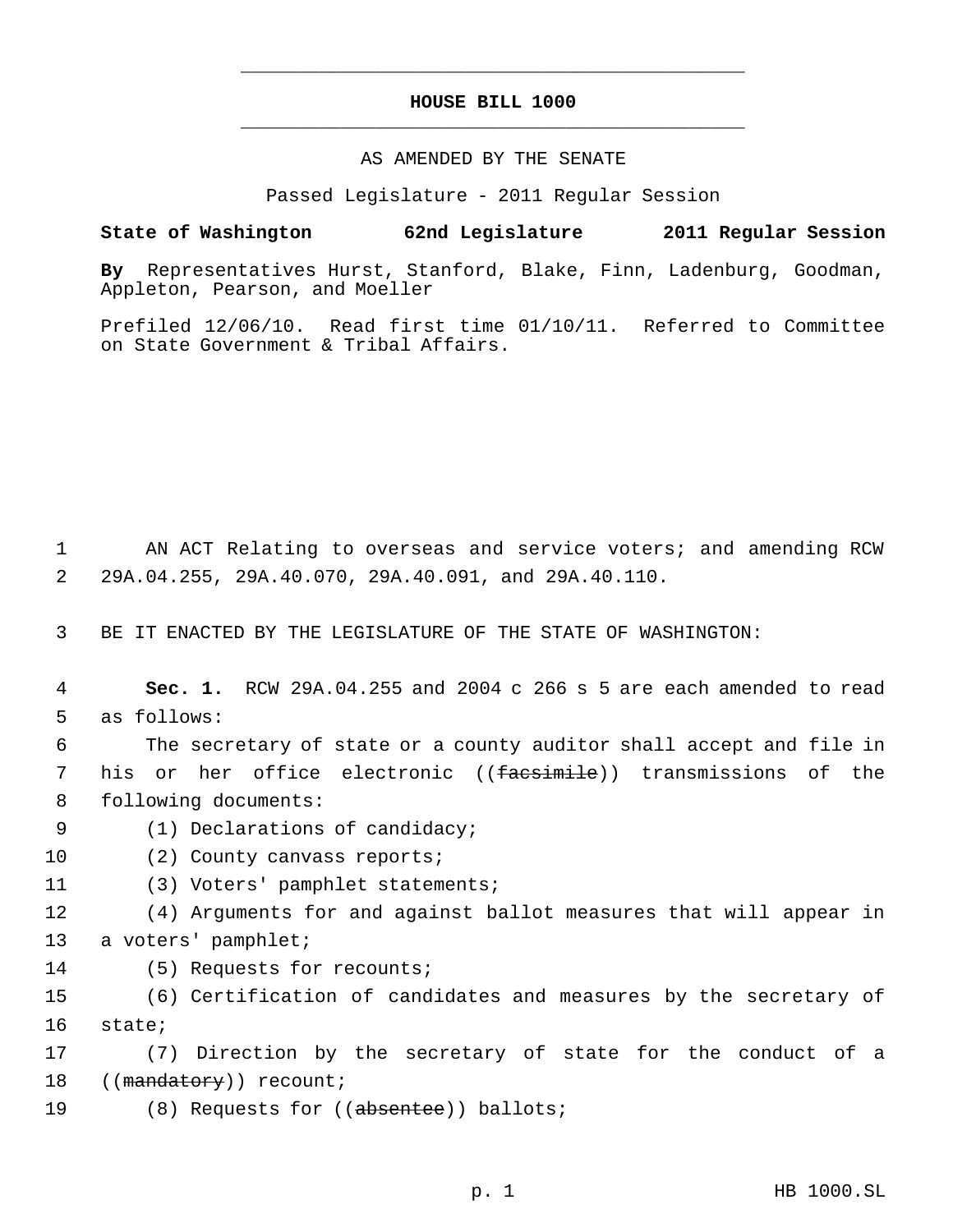(9) Any other election related document authorized by rule adopted 2 by the secretary of state under RCW ((29A.04.610)) 29A.04.611.

 The acceptance by the secretary of state or the county auditor is conditional upon the document being filed in a timely manner, being legible, and otherwise satisfying the requirements of state law or rules with respect to form and content.

7 (If the original copy of a document must be signed and a copy of the document is filed by facsimile transmission under this section, the 9 original copy-must be subsequently filed with the official with whom 10 the facsimile was filed. The original copy must be filed by a deadline 11 established-by-the-secretary-by-rule.)) The secretary may by rule require that the original of any document, a copy of which is filed by 13 ((facsimile)) electronic transmission under this section, also be filed by a deadline established by the secretary by rule.

 *\*Sec. 2. RCW 29A.40.070 and 2006 c 344 s 13 are each amended to read as follows:*

 *(1) Except where a recount or litigation ((under RCW 29A.68.011)) is pending, the county auditor ((shall have sufficient absentee ballots available for absentee voters of that county, other than overseas voters and service voters, at least twenty days before any primary, general election, or special election. The county auditor)) must mail ((absentee)) ballots to each voter ((for whom the county auditor has received a request nineteen days before the primary or election)) at least eighteen days before ((the)) each primary or election, and as soon as possible for all subsequent registration changes. ((For a request for an absentee ballot received after the nineteenth day before the primary or election, the county auditor shall make every effort to mail ballots within one business day, and shall mail the ballots within two business days)).*

 *(2) ((At least thirty days before any primary, general election, or special election, the county auditor shall mail ballots to all overseas and service voters.)) Except where a recount or litigation is pending, the county auditor must mail ballots to each service and overseas voter at least thirty days before each special election and at least forty-five days before each primary or general election. A request for a ballot made by an overseas or service voter after that day must be processed immediately.*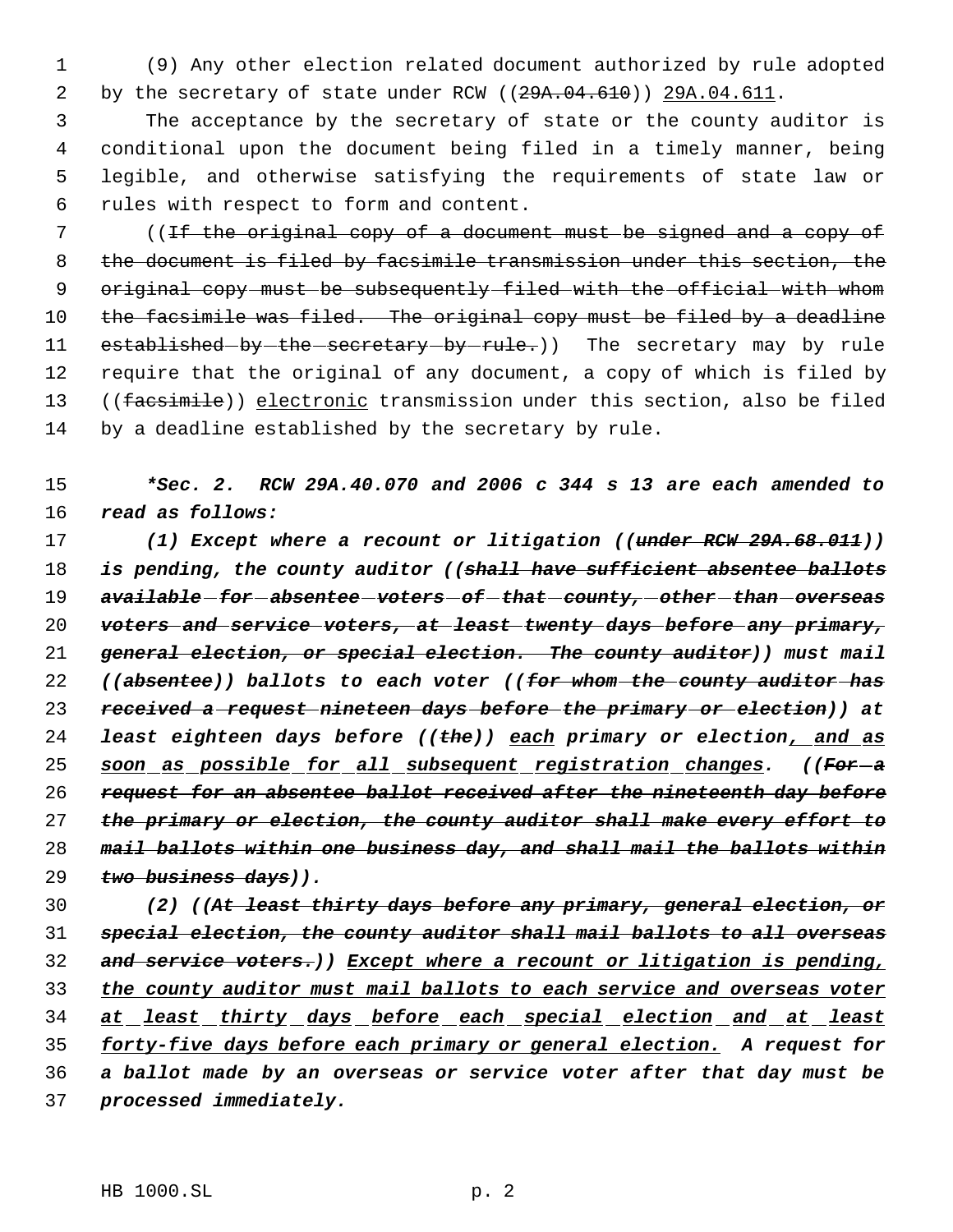*(3) A registered voter may obtain a replacement ballot if the ballot is destroyed, spoiled, lost, or not received by the voter. The voter may obtain the ballot by telephone request, by mail, electronically, or in person. The county auditor shall keep a record of each request for a replacement ballot.*

 *(4) Each county auditor shall certify to the office of the secretary of state the dates the ballots ((prescribed in subsection (1) of this section were available and)) were mailed, or the reason and date the ballots will be mailed if the ballots were not mailed timely.*

 *(((4) If absentee ballots will not be available or mailed as prescribed in subsection (1) of this section, the county auditor shall immediately certify to the office of the secretary of state when absentee ballots will be available and mailed. Copies of this certification must be provided to the county canvassing board, the press, jurisdictions with issues on the ballot in the election, and any candidates.*

 *(5) If absentee ballots were not available or mailed as prescribed in subsection (1) of this section, for a reason other than a recount or litigation, the county auditor, in consultation with the certification and training program of the office of the secretary of state, shall submit a report to the office of the secretary of state outlining why the deadline was missed and what corrective actions will be taken in future elections to ensure that absentee ballots are available and mailed as prescribed in subsection (1) of this section.*

 *(6))) Failure to ((have absentee ballots available and mailed)) mail ballots as prescribed in ((subsection (1) of)) this section does not by itself provide a basis for an election contest or other legal challenge to the results of a primary, general election, or special election.*

*\*Sec. 2 was vetoed. See message at end of chapter.*

 **Sec. 3.** RCW 29A.40.091 and 2010 c 125 s 1 are each amended to read as follows:

 (1) The county auditor shall send each voter a ballot, a security envelope in which to seal the ballot after voting, a larger envelope in which to return the security envelope, a declaration that the voter must sign, and instructions on how to obtain information about the 36 election, how to mark the ballot, and how to return  $((\pm \epsilon))$  the ballot to the county auditor.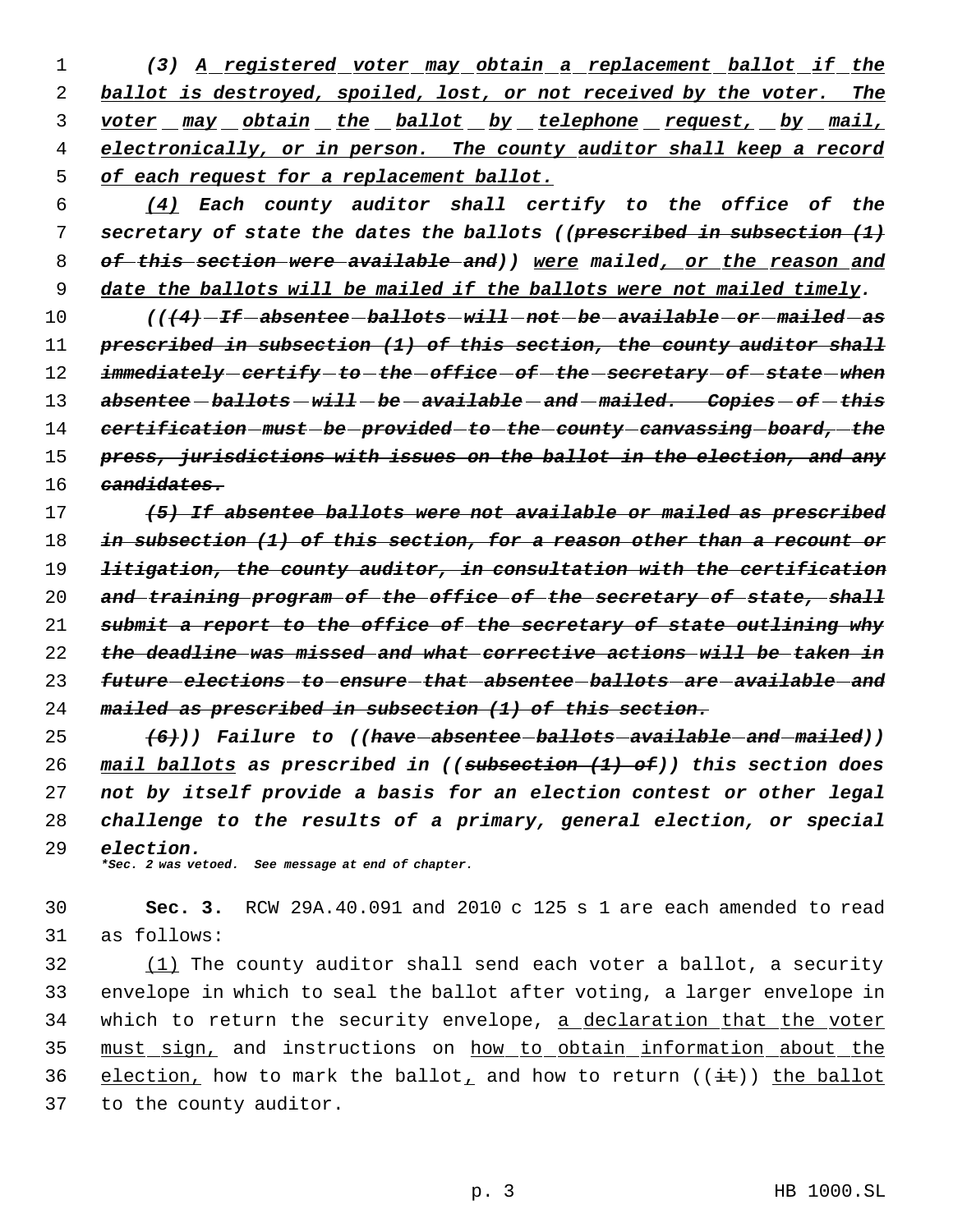1 (2) The ((instructions that accompany - a ballot for - a partisan 2 primary-must-include-instructions-for-voting-the-applicable-ballot 3 style, as provided in chapter 29A.36 RCW. The voter's name and address 4 must be printed on the larger return envelope, which must also contain 5 a-declaration-by-the-voter-reciting-his-or-her-qualifications-and 6 stating that he or she)) voter must swear under penalty of perjury that 7 he or she meets the qualifications to vote, and has not voted in any 8 other jurisdiction at this election((, together with a summary of the 9 penalties for any violation of any of the provisions of this chapter)). 10 The declaration must clearly inform the voter that it is illegal to 11 vote if he or she is not a United States citizen; it is illegal to vote 12 if he or she has been convicted of a felony and has not had his or her 13 voting rights restored; and( $(\frac{1}{2} + \frac{1}{2}$  votherwise provided by  $\frac{1}{2}$  aw,  $\rangle$ ) 14 it is illegal to cast a ballot or sign a return envelope on behalf of 15 another voter. The ((return-envelope-must-provide-space-for-the)) 16 voter ( $(\pm \theta)$ ) must indicate the date on which the ballot was voted and 17 ((for the voter to)) sign the ((oath)) declaration. ((It)) The ballot 18 materials must also contain a space so that the voter may include a 19 telephone number. ((A summary of the applicable penalty provisions of 20 this - chapter - must - be - printed - on - the - return - envelope - immediately 21 adjacent to the space for the voter's signature. The signature of the 22 voter on the return envelope must affirm and attest to the statements 23 regarding the qualifications of that voter and to the validity of the 24 ballot. The -return - envelope - may - provide - secrecy - for - the - voter's 25 signature and optional telephone number.))

26 (3) For overseas and service voters, the signed declaration on the 27 return envelope constitutes the equivalent of a voter registration for 28 the election or primary for which the ballot has been issued. Return 29 envelopes for overseas and service voters must enable the ballot to be 30 returned postage free if mailed through the United States postal 31 service, United States armed forces postal service, or the postal 32 service of a United States foreign embassy under 39 U.S.C. 3406.

33 (4) The voter must be instructed to either return the ballot to the 34 county auditor ((by whom it was issued)) no later than 8:00 p.m. the 35 day of the election or primary, or ((attach sufficient first-class 36 postage, if applicable, and)) mail the ballot to the ((appropriate)) 37 county auditor with a postmark no later than the day of the election or 38 primary ((for which the ballot was issued.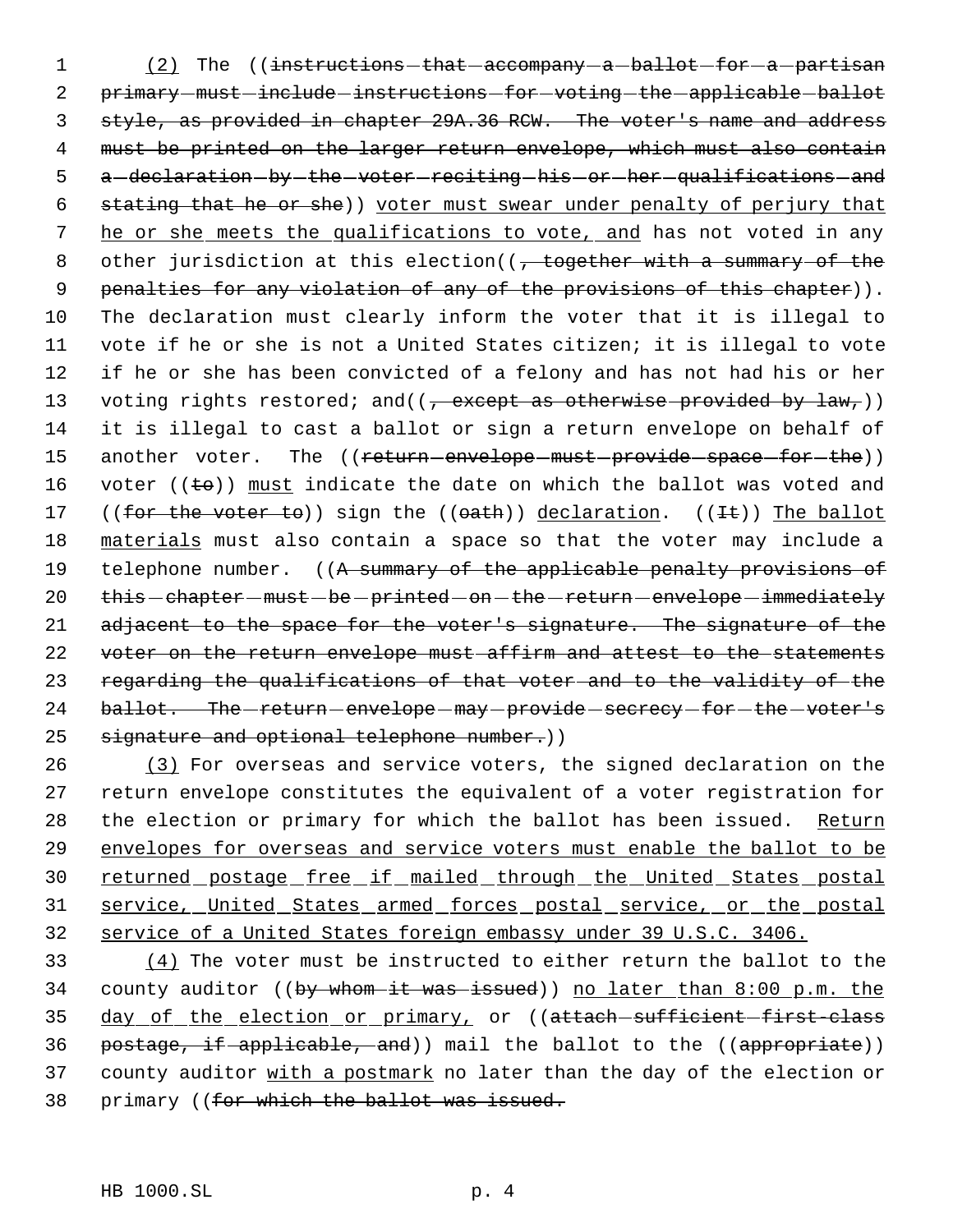1 If the county auditor chooses to forward ballots, he or she must 2 include - with - the - ballot - a - clear - explanation - of - the - qualifications 3 necessary to vote in that election and must also advise a voter with 4 questions about his or her eligibility to contact the county auditor. 5 This explanation may be provided on the ballot envelope, on an enclosed 6 insert, or printed directly on the ballot itself. If the information 7 is not included, the envelope must clearly indicate that the ballot is 8 not to be forwarded and that return postage is guaranteed)). Service 9 and overseas voters must be provided with instructions and a secrecy 10 cover sheet for returning the ballot and signed declaration by fax or 11 e-mail. A voted ballot and signed declaration returned by fax or e-12 mail must be received by 8:00 p.m. on the day of the election or 13 primary.

14 **Sec. 4.** RCW 29A.40.110 and 2009 c 369 s 40 are each amended to 15 read as follows:

 (1) The opening and subsequent processing of return envelopes for any primary or election may begin upon receipt. The tabulation of absentee ballots must not commence until after 8:00 p.m. on the day of the primary or election.

20 (2) All received ((absentee)) return envelopes must be placed in 21 secure locations from the time of delivery to the county auditor until 22 their subsequent opening. After opening the return envelopes, the 23 county canvassing board shall place all of the ballots in secure 24 storage until  $((after 8:00 p.m. of the day of the primary or electron))$ 25 processing. ((Absentee - ballots - that - are - to - be - tabulated - on - an 26 electronic vote tallying system)) Ballots may be taken from the inner 27 envelopes and all the normal procedural steps may be performed to 28 prepare these ballots for tabulation.

29 (3) ((Before opening a returned absentee ballot,)) The canvassing 30 board, or its designated representatives, shall examine the postmark( $(\tau$  $31$  statement,)) on the return envelope and signature on the ((return 32 envelope-that-contains-the-security-envelope-and-absentee-ballot)) 33 declaration before processing the ballot. The ballot must either be 34 received no later than 8:00 p.m. on the day of the primary or election, 35 or must be postmarked no later than the day of the primary or election. 36 All personnel assigned to verify signatures must receive training on 37 statewide standards for signature verification. Personnel shall verify